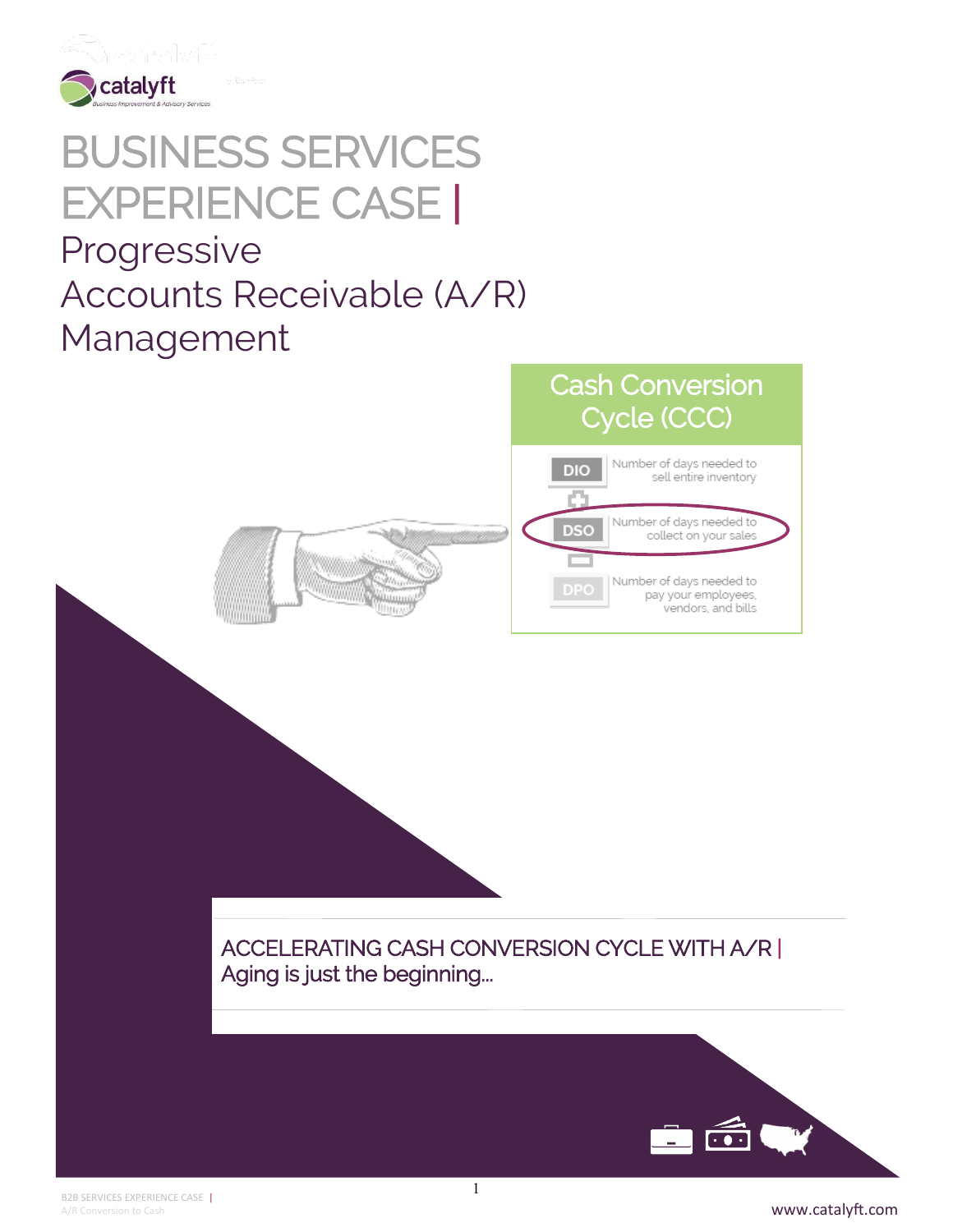

### **EXPERIENCE CASE | Progressive A/R Management**

A data-driven, coordinated approach to cash flow acceleration

## Introduction

Our beloved Finance professors taught us many lessons but none more powerful than TVM—time value of money. Essentially, cash in hand today is worth more than the same amount in the future because a firm can benefit from investing at a specific rate of return over a given time period. We have been fortunate enough to work with clients who take cash in hand to heart and focused on empowering their own teams to reduce aging receivables (A/R) and accelerate cash flows through operational and organizational changes (in addition to financial engineering options such as factoring).

While the journey may have started with a crisp goal of reducing outstanding receivables, our experience has shown teams soon realize they will need to alleviate customer and employee frustrations along the way to get those aging dollars back into the fold.

When pursued with diligence and conviction, tackling aging A/R provides more than cash value because a firm has to fix underlying problems and cash flow constraints in order to get balances current and converted to cash. Our forthcoming words will touch upon several common cash constraint themes and cash acceleration lessons we have learned working with A/R teams on Order-to-Cash (OTC) improvements over the years.

## Data Unearths the Skeletons

When teams first start chipping away at their A/R mountain, most engagements began by simply and naively asking the Finance & Accounting team, "Why is this customer falling behind in payments?" No surprises here, we'd get the usual responses: "They always slow-pay us", "we're not a priority for them", "they're mad at us", "that's not my responsibility" - interspersed with honest answers like, "That's a good question—I don't know why X is not paying us on time".

To begin to get arms around underlying causes for late payments, teams benefitted from a simple but mighty pareto analysis visualizing and categorizing the magnitude of various reasons why customers are on aging A/R lists.

One recent experience with a Business Services team illustrates the power of the pareto nicely: analysis of this B2B firm showed about 40% of past due customers were attributed to the willful, slow-pay column, about 10% of accounts were locked in some type of legal transition inhibiting timely payment (such as bankruptcy or company acquisition). However, the rest of their customers were late for more nuanced, less readily understood reasons. The data told us the remaining 50% of latepayers were struggling with constraints other than brazenly paying outside of terms or operating under a suspect definition of "on time" differing from agreed contractual stipulations.



#### Business Services

#### Composite Case Synopsis

• Understanding and controlling your Accounts Receivable processes, departmental roles, customer experiences, and technology usage will produce far more than aging dollars collected on time. A/R is a window into cash constraints slowing your Order-to-Cash (OTC) cycle but also surfacing frustrations your customers and employees fight on a daily basis

#### Client Profiles

- \$4+ billion business-to-business technology services provider
- \$400+ million legal services division
- \$125+ million marketing services firm

#### Financial Benefits

• 10% to 22% improvements in cash through a faster cash conversion cycle

#### Favored Measurement Method

Past Due to Total Billed baseline over 2 to 5 year periods

#### Operational Benefits

- Improved data warehousing and data marts employed in cash conversion
- More robust cash analytics and dashboard visualization capabilities
- Cash-conscious, well-trained Billing and Collections teams
- Reduced A/R constraints
- Upgraded cash management system, processes, and procedures
- Enhanced cash control application and continuous improvement impact

#### Organizational Benefits

- Reduced employee and customer frustrations while freeing up cash to fund future growth
- Agile organizational design structure and clear cash management roles
- Aligned employee incentives with cash position needs
- More seamless, cross-functional customer service interactions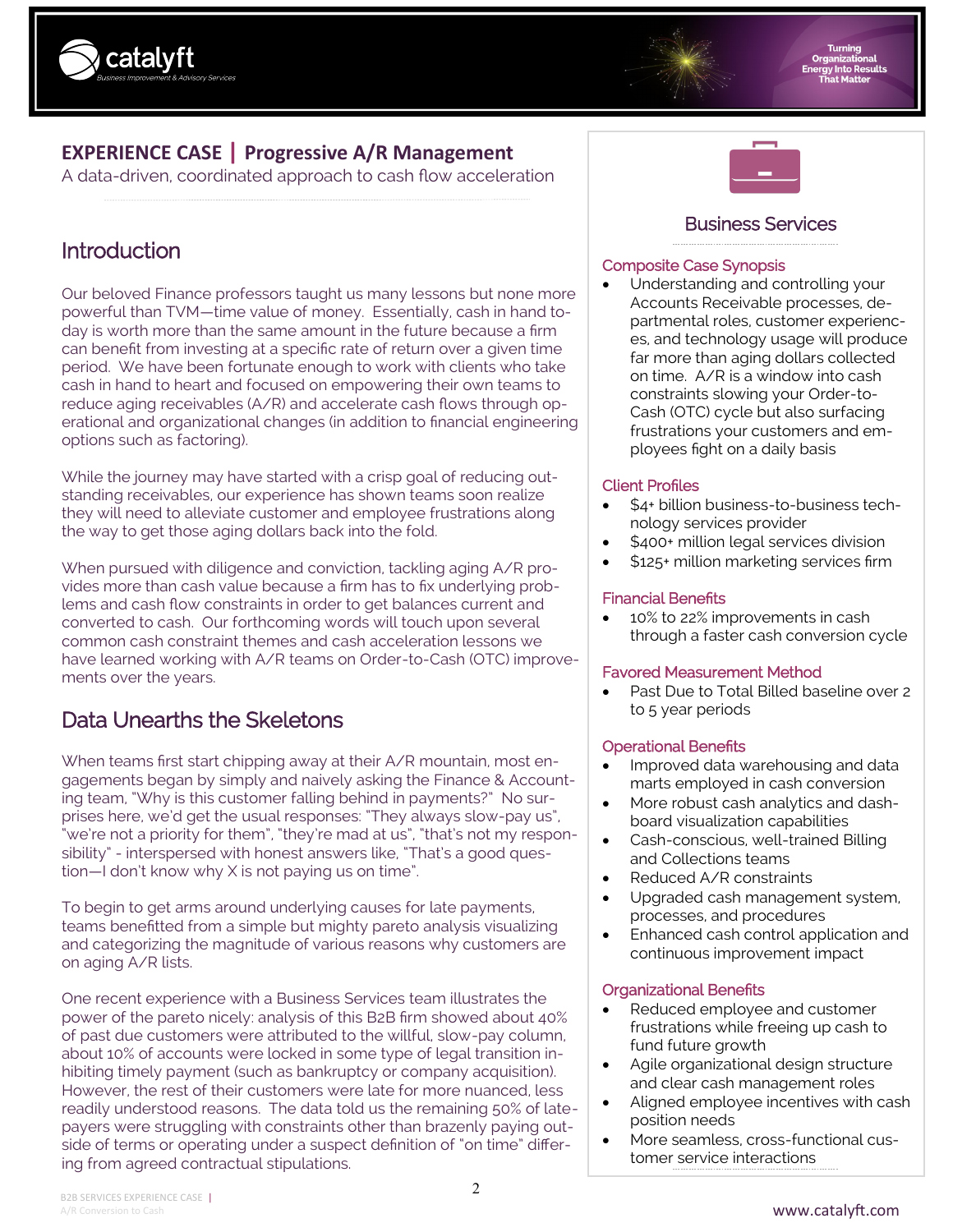## Making Matters Worse

Now, here's where the tale usually got interesting. Inevitably, there were several reasons why our clients found their customers' names on "The List" - some can best be categorized as inherent problems within the customer's organization (such as changing A/P responsibilities, inability to get on wire transfers, Billy the Check Cutter is on vacation that week, etc.). The surprises often arrived when clients saw how many self -inflicted wounds were being proliferated by their own team—having a hand in forcing customers to pay late. And yet, if you asked, most key employees with A/R roles were painfully aware broken processes, misunderstood responsibilities, and underleveraged technologies were causing problems for customers and for their own teams.

Most teams were also so overwhelmed with day-to-day responsibilities, they could not get out of their energy-draining, short-term flurry to get cash collected every month—too many fires precluding them from coordinating resources to understand the chain of issues and investing the time to fix them. In some companies, the team slogged through using creative "work-arounds"—getting them moving but not building up any structural changes capable of alleviating frustrations long-term for their team or remaining useful beyond an employee's time in a particular role.

A/R constraints tended to build up over time in environments struggling with role identities, improvement inertia, and a communal sense of being powerlessness to make a dent in the problem. It's not too much of a stretch to say most organizations unwittingly created barriers for their customers to pay on time and stressed out their internal teams across departmental lines (including Sales, Operations, IT, Accounting, Billing, and Collections) during their monthly battle. Now, let's touch upon a few commonly observed cash constraints causing repeated strife for both customers and team members.

## Customer and Employee Frustrations

Unhappy with Goods or Services: Bad news...your customer is not happy. Good news...your customer is conveying this by not paying as agreed. If our clients didn't know there was a service problem, late payments became the wake-up call teams needed to get on with uncomfortable but necessary conversations with customers, understand where products or services were missing the mark, and fixing the problem before buyer's remorse ages as ungracefully as the customers' invoices.

Abandoned or Ineffective Financial Disciplines: At a point in time, most companies had healthy processes and controls to keep A/R from unnaturally rising. However, these cash-influencing processes were no longer working due to a bevy of reasons: employee turnover, training gaps, changing work priorities, misaligned compensation plans, obsolete tool sets, separate IT systems, unplanned changes overwhelming the process (and the list goes on). Growing A/R should be a call to action that something is amiss and the organization needs to get back to winning ways of being in control.

Billing Errors: Scrutiny of A/R patterns usually uncovered billing errors adding to shared misery. Whether it was incorrect invoice information, wrong payment terms, or the means of invoice delivery being problematic, billing processes got in the way of a customer's ability to pay on time. Simple invoice audits uncovered constraints leading to aging A/R. Past examples of corrected billing constraints included payment terms



Catalyft Team's Collective Business Services Engagements:

> 40+ Engagements (Team Total)

90% Collaborations Involving Finance & Accounting **Departments** (Historical Average)

## 60%

Services Engagements With Remote Work **Components** (Historical Average)

3 Finance & Accounting Systems Leveraged to Consolidate Reporting (Historical Average)

> 5.2 to 1 B2B Services Return On Investment

(Historical Average)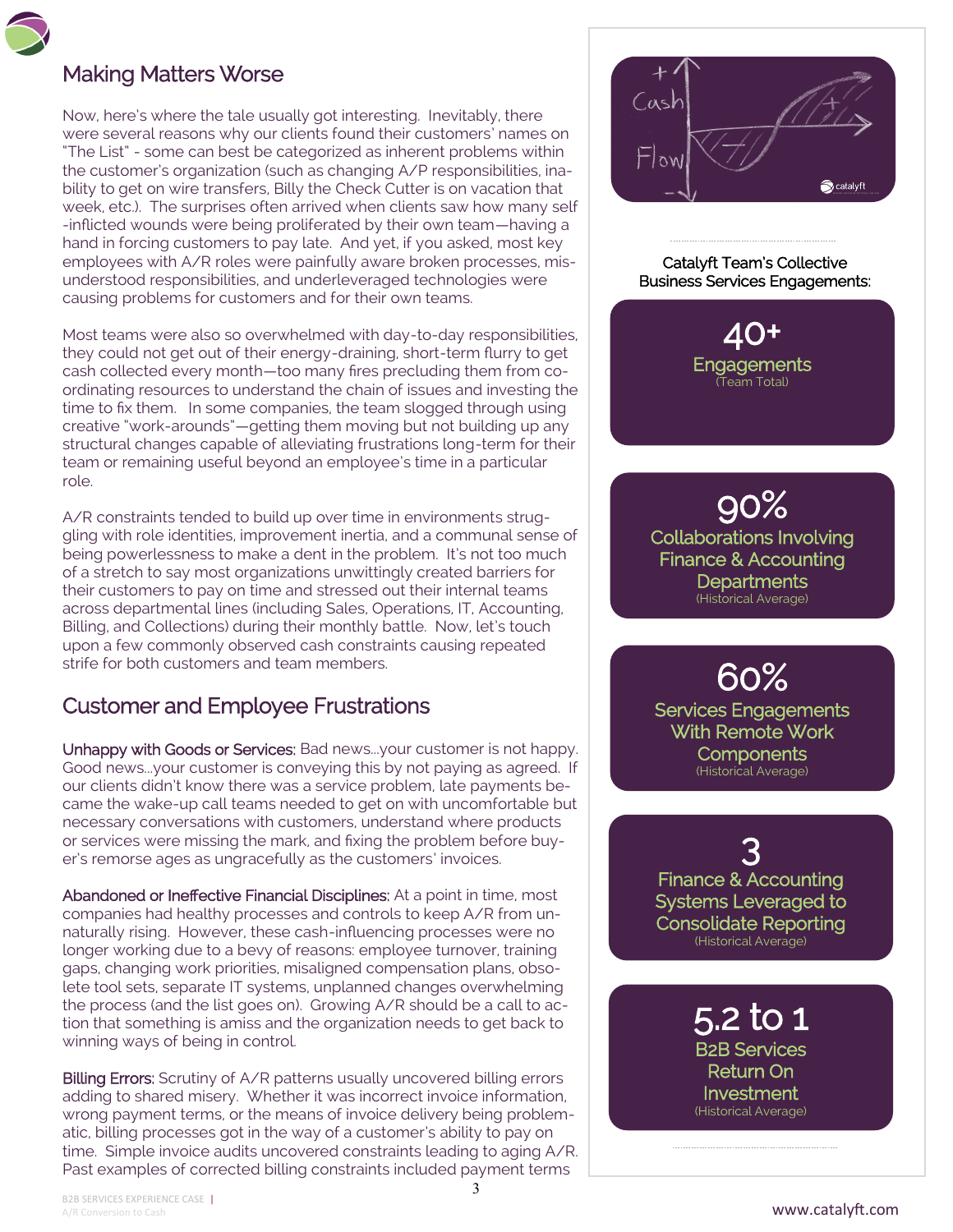not matching up with contract terms (ex. Invoice says Net 30 but contract says Net 45), outdated billing contacts, incorrect addresses (email and physical), and even unclear payment submission instructions.

Misapplied Cash: Working on OTC improvements allowed teams to see process disconnects across departments. We've seen repeated challenges in applying payments to correct accounts in a timely fashion. The customer thinks all is well because they sent their payment; however, Accounting has yet to make the right journal entry to the correct account number. Companies may use multiple internal finance and billing systems to generate invoices for the same customer. Some firms had different process steps and workflow routing depending on the way customers paid the invoices. For instance, there was one team handling cash in lock boxes in one location that had nothing to do with Automated Clearing House (ACH) transfers, online payments, or checks received across multiple geographical locations. The more billing permutations within the company, the greater the chance of payments being hung up in internal process jumbles.

Disconnected Internal Relationships: Our engagements have been a powerful impetus to surface frayed internal relationships and mysterious roles & responsibilities, too. Yes, "Ice Cream Day" and "CEO Dunking Booth" also create some cross-departmental bonds and laughs but these are fleeting compared to a proper OTC overhaul. Most companies we've worked with assigned A/R management to folks in their Finance & Accounting teams. Some firms had a dedicated Collections team as a subset of Accounting; most firms asked their teams to wear multiple hats managing A/R along with budget developments, financial reporting, and ad hoc projects.

While Accounting teams knew the numbers and understood the current sense of urgency, it was usually the Sales or Operations teams who had the true relationships with the customer. Without clarifying who's contacting the customer, A/R activities could devolve into illtimed, confusing, and off-putting nightmare for customers. Making matters worse, most of the Sales and Operations folks freely admitted they would rather discuss anything but aging A/R with their customers. Lacking the relationship strength of their Sales and Operations colleagues, Accounting teams did not consistently understand the context and business practices of the customer base as intimately as their Sales and Operations counterparts. There was also the on-going challenge of "I thought you were handling this".

Most Sales and Operations teams saw A/R as an accounting function while Finance & Accounting teams thought Sales and Operations should be actively involved with A/R management. To put a finer point on it, Sales and Operations tended to understand the customer base more deeply, knew who to speak with, selected the most effective customer communication channels, and had a better sense of timing (when and where to broach an issue). Departments were not working together on A/R goals, correctly acknowledging all the customer relationship hand-offs occurring, or seeing the repercussions of miscommunication when asymmetrical information remained welled up in particular departments.

(Unfounded) Sense of Helplessness: Our time working with Finance & Accounting teams has always been very rewarding collaboration experiences. The nature of these positions attract very analytical, datasavvy, well-structured, and reliable individuals. (Talk about great partners!) However, most teams we've worked with were also bogged down with an unhealthy predisposition—the teams thought they were



#### Key Challenges:

- $\Rightarrow$  Customer Payment Timeliness Impacted by Macroeconomic Environment and Industry-Specific Constraints
- $\Rightarrow$  Disparate, Disconnected Information Systems
- $\Rightarrow$  Most Firms Rely Heavily on Tribal Knowledge and a Handful of Overextended Employee Experts Rather than on Systematic Cash **Management**
- $\Rightarrow$  Complex Role Assignments across Functional Groups
- $\Rightarrow$  Data Analytics & Visualization Timeliness and Usability
- $\Rightarrow$  Fragmented, Inherited Processes
- $\Rightarrow$  Applying a Firm's Specific Collective Wisdom to Cash
- $\Rightarrow$  Misaligned Performance Incentives Tying Up Cash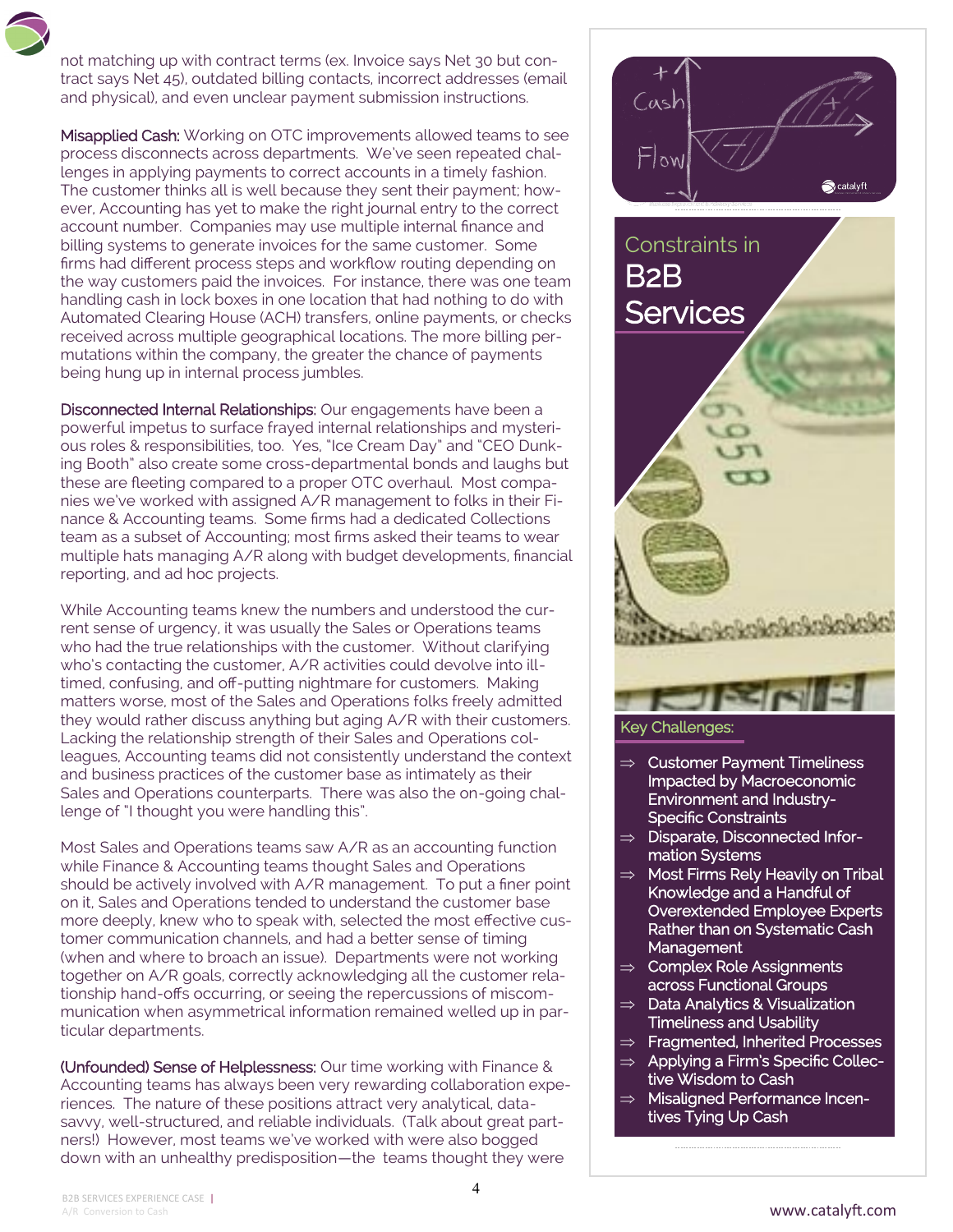limited in their ability to make a difference in the realms of process optimization, service levels, and customer relationship management (exhibiting an external locus of control). They tended to define their positions to the letter and stay within the confines of financial job descriptions. Finance & Accounting improvement teams should be tackling A/R and upstream OTC functions—but they also have the data and organizational insights to help in redefining roles, influencing customer relationship management, aiding in data visualization, providing IT with their needs list, and sharing cash flow training with the rest of the organization.

Contract Compliance Woes: Remember the aforementioned disconnect relating to payment terms on invoices versus contractual agreements? This example was relatively minor in impact and easy to fix compared with other issues uncovered on our OTC optimization quests. Digging into contract compliance, we compared "what we said we would do" with "what we are actually doing". Working with compliance teams turned up all sorts of issues ranging from potential risks to customer relationships to legitimate fees and revenue sources that should have been billed. Yet again, roles and responsibilities across departments tended to be obscure and there were disconnects, even hesitancies, in sharing information. For instance, Sales was aware of the potential for additional charges, Operations completed the work without the add-on charges in place, and Billing was not equipped with proper triggers to add legitimate but unseen charges to future invoices once services were rendered. Missing out on a stellar educational opportunity, most teams needed to build organizational awareness and a feedback loop of cash-constraining issues when drawing up future contracts. The more prescient teams learned from unprofitable mistakes and prohibitive contract language. They fed these bits of wisdom back to Contracts and Sales—now wiser due to the contract having some actual miles on it.

Challenging Data Aggregation and Visualization: Data played a crucial role in creating calls to action. Just seeing where to invest time in cash collections activity helped to solve part of the problem. Some clients retained several finance & accounting software systems as they grew but had yet to consolidate the data flow, hence, no single A/R report to rally the team around and get to work. Other clients had data aggregated within one system but reporting was cumbersome to produce and even more perplexing to interpret. We've witnessed clients who reviewed A/R with reports so outdated and untrustworthy, they might as well have reviewed each and every customer status line by line. Without an easy-to-interpret A/R report, the teams were worn out with painful, time-consuming reviews. When cross-functional teams could not easily see which customers would provide the largest cash infusion, they were overwhelmed, unfocused, and uncoordinated in their efforts. Most needed to be able to see A/R trends faster than they thought previously practical, accounts needed to be prioritized in a meaningful, highly visual way to ply their efforts in more lucrative actions, reporting access needed to be opened up for all team members contributing to A/R collections, and the reports needed to provide data for future OTC improvements (such as A/R reason codes to watch moving constraints or "Coming Due" projections for "Past Due" clients).

Collection Skills Gaps: Whether the organization assigned part-time responsibility to A/R collection or employed a full-time team dedicated to nothing but following up with "Past Due" customers, most teams needed improved tools, better process understanding, and more meaningful skills training to get better at getting more aging balances off "The List" every month. We touched upon system access and



## Enablers For B2B **Services**



#### Team Performance Enablers:

- $\Rightarrow$  Education on How Day-to-Day Management Decisions Impact a Firm's Cash Position and the Power of Freeing Up Cash For Reinvestment
- $\Rightarrow$  Cross-Functional Role Assignments for A/R Management
- $\Rightarrow$  Finance & Accounting Systems **Integrations**
- $\Rightarrow$  Internal Workflow Redesign
- $\Rightarrow$  Clean Data Hierarchy Powering Integrated Past Due and Coming Due Dashboards
- $\Rightarrow$  Comprehensive Cash Conversion Cycle Management System
- $\Rightarrow$  Updated, On-Demand Collections, Cash Management, and Cash Application Training Modules
- $\Rightarrow$  Robust Internal Knowledge Management System
- $\Rightarrow$  Cash Management Compensation Incentives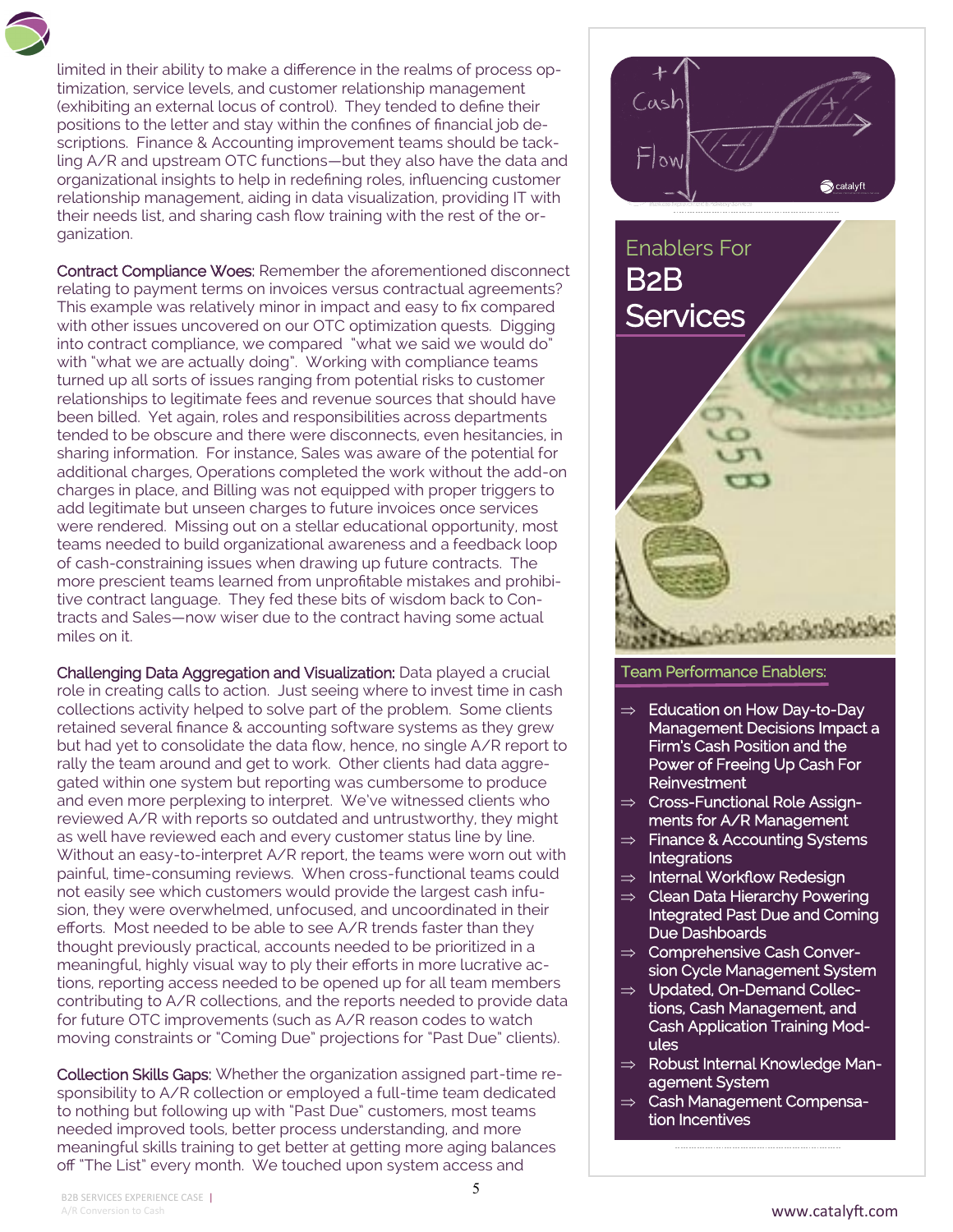reporting support earlier—all necessary but not sufficient to empower your A/R team. Stronger teams ensured their employees understood their role within the total customer relationship. Some Collections teams were isolated from the rest of Sales, Operations, IT, and the rest of Finance & Accounting. This type of set-up inhibited collaboration on a unified approach to engage and take care of customers in a consistent manner. Some Collections managers did not understand the difficulty inherent in asking people for money—or the fact that just making contact with the right person on the customer side was a puzzle in itself.

Contact activity levels needed to match communication channels preferred by customers. Collections teams needed to have escalation points—right up to CEO and CFO—to ensure they had leverage in getting the invoices paid. Teams not considering their collections approach within the context of an integrated customer experience and pre-existing customer relationships struggled with increasingly aging dollars and higher employee turnover.

## Twelve Ways to Make Cash Matters Better

Depending on the complexity of the swamp you're draining, OTC improvements can be months to years in the making — but cash acceleration can be sped up in weeks. Aging A/R is a great starting point because it lends itself well to prioritizing structural changes and process improvements upstream. While every organization has unique needs, our collaboration experiences taught us several avenues to improvement. Here's a somewhat simplistic A/R punch list culled from time on cash wrestling teams.

#### Encourage and empower your team to:

1) Understand the reasons behind past due balances beyond the usual assumptions and excuses for "why"? Make sure your team can see the reasons behind the past constraints to A/R, current reasons popping up, and the common reason codes changing as they implement their attack plan to remove customer and employee frustrations. As Eli Goldratt impressed upon us, constraints will move. Previously insignificant reasons will become the future's dominating cash constraints. The team will have to tap them back down with customer-centric process optimization, new tools, and a healthy dose of cash flow vigilance.

2) Prioritize impactable fixes. Don't waste time worrying about what's out of your hands. (This may sound like we're advocating a firm grasp of the obvious.) Your team is bound to have differing perspectives on prioritization, a continuum of beliefs around one's ability to make an impact and control outcomes, and varying levels of patience. Some guidance: people tend to overestimate their capacity for change when thinking about a task in isolation of all the other "to do's" that must be done concurrently. Structure a prioritization workshop with multiple departments representing stakeholder interests, hash out the details, and emerge with one list of opportunities (include expected constraint removal value, necessary resources to stick with the prioritized list, preliminary task owners, and targeted timelines to implement agreed solutions).

3) Do not leave cash flow responsibilities to a default, uncoordinated group of employees. Define cash collection process inputs and outputs within the context of the customer's perspective. Get all necessary departments and expertise involved in A/R relationship management



#### Our Way of Collaborating :

#### **Identify**

2-4 meetings at no cost

- Discussion of issues
- Alignment around probable causes
- Framing of analysis scope

#### **Qualify**

.

3-6 weeks at cost

- Qualify opportunities with Trapped Value Analysis (TVA)
- Quantify anticipated results
- Initial engagement design
- Key meetings: Launch, Opportunity Review, Solution Review, and Final Framing of analysis scope

#### **Modify** 4-8 months

- Final engagement design
- Execution of engagement design
- Realization & measurement of results
- Ownership & sustainability

#### Office Locations :

NYC

こ<br>こ

 $\frac{\mathbf{1}}{\mathbf{2}}$ 

SFO

TOR

One World Trade Center Suite 8500 New York, NY 10007 212 220 3897

444 West Lake Street Suite 1700 Chicago, IL 60606 312 260 9907

200 South Biscayne Blvd Suite 2790 Miami, FL 33131 305 925 8112

101 California Street Suite 2710 San Francisco, CA 94111 415 636 7999

20 Bay Street 11th Floor Toronto, ON M5J 2N8 647 725 9662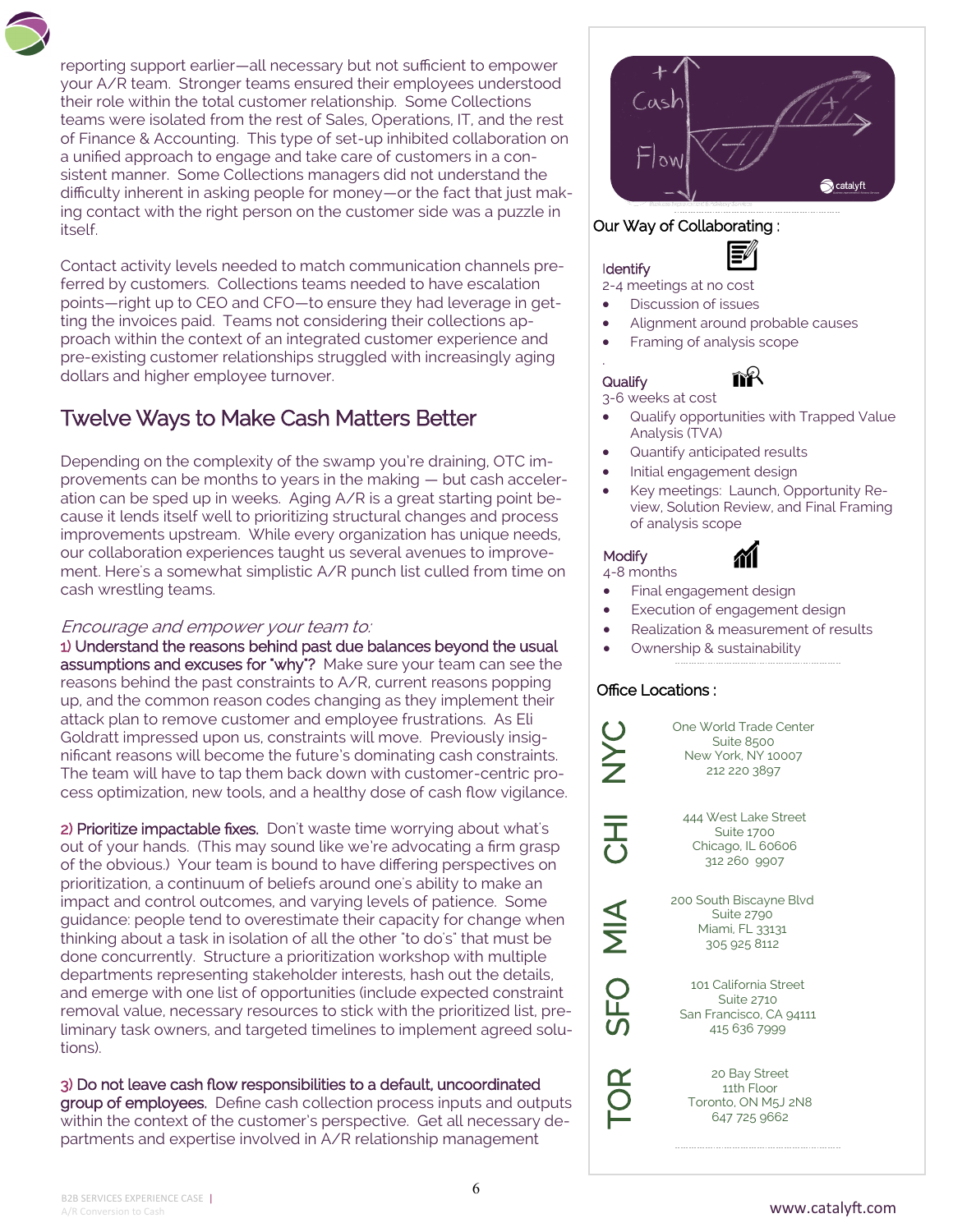(Contracts, Sales, Operations, IT, Finance, and Accounting tend to be the collective keepers of the keys).

4) Agree on a simple graphical representation of your A/R transformation engagement. Include baselines, cash target, and frequent actual performance updates to see incremental results on your arduous journey. Most definitely, track all customer and employee frustrations your team is solving while herding the dollars. This list, by checking off the wins, will affirm you're quite serious about longer-term enterprise excellence and not just making the quarter look prettier. One nicelyplanned, well-vetted, clean and simple graph showing progress compared to historical baselines can be more communicative and even more elegant than a legion of update emails, videos, and chats.

5) Aggregate data through your data warehouse or data mart subset to be able to see all A/R on a weekly basis as well as "Coming Due" balances for "Past Due" customers. With the team now seeing both "Past Due" and "Coming Due", they will get in front of future dollars spilling over into "Past Due". Equally important, they will approach the customer and payment solutions in a more holistic, coordinated fashion rather than focusing just on oldest dollars, largest outstanding invoices, or the customer with the friendliest A/P department.

6) Simplify your reporting structure - generate and distribute "The A/R Report" not multiple versions. Make sure the report distribution list is updated regularly with an owner and a scalable maintenance process in place. Be very vigilant in keeping data flow clean. Invest time and resources in faster reporting technologies to keep the team diligent about getting "The Report" updated and out to the cash team.

7) Design dashboard reports with easy-to-read visuals and straightforward calls to action. This is an art just as much as a science. Make your dashboard the centerpiece of your reviews. There's so many software-as-a service (SaaS) business analytics / business intelligence packages to choose from that your team may not need to build anything from scratch. Most teams appreciate high-level visual summaries with drill-down capabilities across cascading data components. Work with the team to understand the lowest level of data needed to contact the customer. Collections Agents must be well-prepared and ready to answer questions with facts.

8) Speed up your reporting distribution. Weekly A/R reports work well because the team has time to see issues and correct them before customers wallow in the usual 30 - 60 - 90 day categorization purgatories. Word of warning: the team will groan at this frequency if they have gotten into the habit of looking at A/R on a monthly or, perish the thought, quarterly basis.

9) Train your team to go about their daily | weekly | monthly collection activities with the customer experience in mind. Share with your team customer service and experience metrics along with cash-related contact activities. Design and support cash activities with the customer experience guiding team interactions, sitting next to your team in spirit during performance reviews, coloring future decisions, and maintaining an organizational presence-of-mind.

10) Make sure every person on your team understands their respective role in generating future cash flows. Educate your team on the power of controlling your firm's capitalization destiny by having multiple funding options for future growth. Do not assume this is just a "Finance & Accounting responsibility" or your smart, well-educated employee



Interesting Cash Metrics To Trend:

#### **OPERATIONAL**

- $\Rightarrow$  Order-To-Cash (aka Req-to-Check) Cycle Times
- $\Rightarrow$  Pareto Analysis of Top Cash **Constraints**
- $\Rightarrow$  Pareto Analysis of Billing Constraints
- $\Rightarrow$  Past Due to Billed Ratios
- $\Rightarrow$  Coming Due to Future Billed Ratios
- $\Rightarrow$  Cash Application Cycle Times
- $\Rightarrow$  On-Time Billing Percentages
- $\Rightarrow$  Collections Relationship Management Contacts To Collected Ratios
- $\Rightarrow$  Cross-Departmental Cash Management Time Allocations

#### FINANCIAL

- $\Rightarrow$  Cash Conversion Cycle (CCC) **Days**
- $\Rightarrow$  Days Sales Outstanding (DSO)
- $\Rightarrow$  Days Payable Outstanding (DPO)
- $\Rightarrow$  Days Inventory Outstanding (DIO)
- $\Rightarrow$  Accounts Receivable Turnover Ratio
- $\Rightarrow$  Weighted Average Cost of Capital (WACC) for Cash Flow Discount Rates Exhibiting Similar Risks to Overall Firm
- $\Rightarrow$  Free Cash Flow (FCF)
- $\Rightarrow$  Levered Free Cash Flow (LFCF)